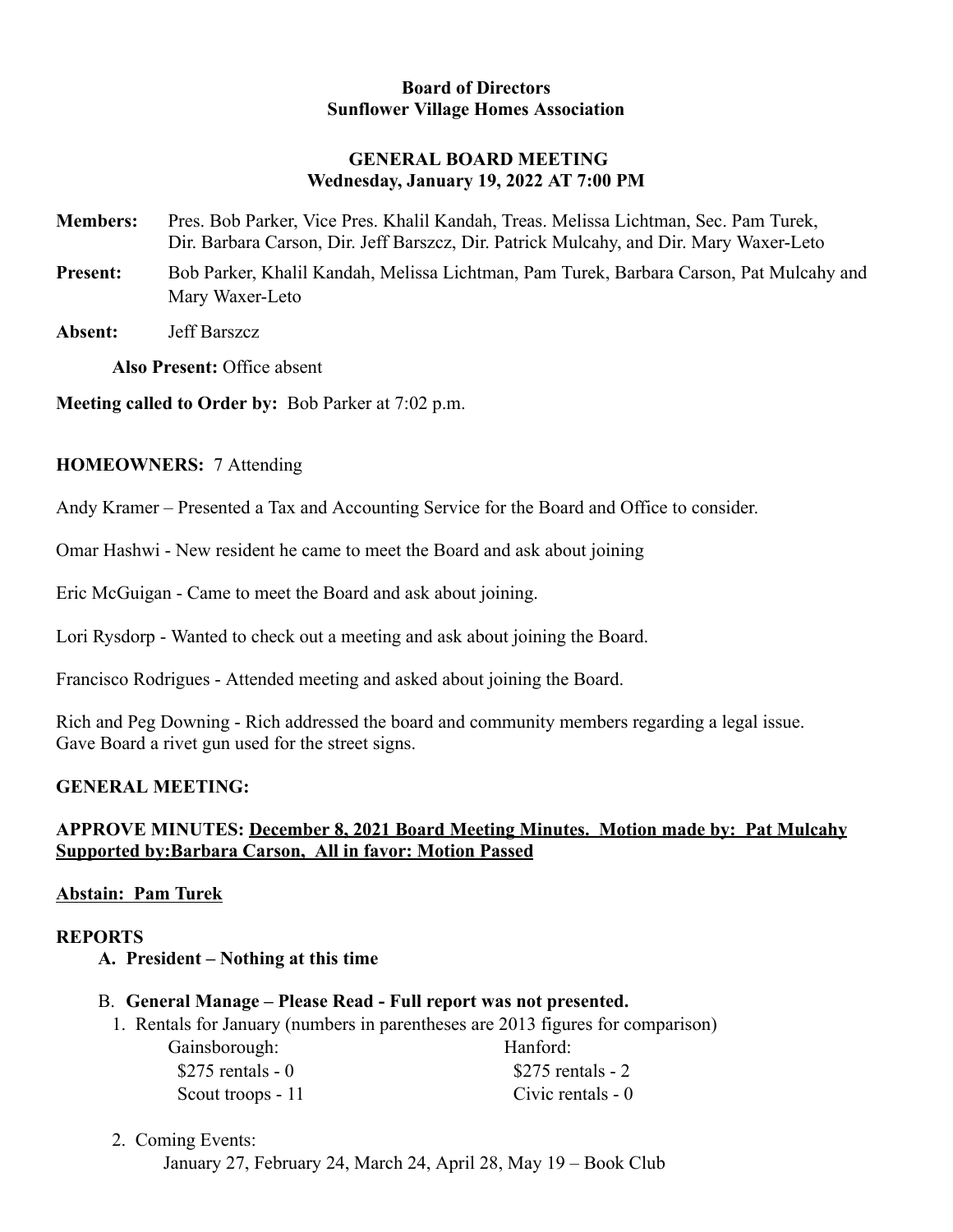January 11, February 8 – Game Night, Hanford Clubhouse April 9 – Egg Hunt – coordinated by our Girl Scout Troops that use the Gainsborough Clubhouse May 12-14 – Spring Garage Sale May 28 – Pools Open at Noon June 20 – August 5– Swim Lessons August 6 – Picnic September 15-17 – Fall Garage Sale

The 2022 Sunflower Calendar has been provided to all board members. Please review this carefully and let the office know if there are any changes to dates/events. This calendar will be printed in the next newsletter

#### 3. 2022 Dues Payments:

518 homeowners (30.8%) have paid their 2022 dues as of week one (compared to 533 (31.7%) last year at the same time. 12 homeowners have asked for a payment plan and four homeowners are still making payments from attorney payment plans.

#### 4. Keys:

For the security of the buildings, we are no longer issuing keys to board members, and are keeping a very careful track of all keys. If you have an assigned set of keys, please do not have copies of keys made or exchange keys with someone else.

5. Association Staff – As you are aware, the office has been operating with only one person on staff since early September. The office is meant to operate with two people on staff, and shouldering the work load of a second person has been challenging. I have had to prioritize the work load in order to meet mandated deadlines, which means somethings which normally would have been completed by now has been delayed. Thank you for your understanding and cooperation until a replacement for Dorothy can be hired.

## 6. Association Files

To maintain the integrity of the Association's files, we request that Board Members do not go through file cabinets looking for what you may need. If you need something, ask me and I will get it to you as soon as I am able. Note that with only one person in the office, requests may take a lot longer than usual. Thank you for understanding the necessity of this request.

## 7. Board Members file folders and name plaques:

Please leave your file folder in the file case and your name plaque in the box at the end of each Board Meeting so it will be available for us to use for the next month.

## 8. Snow removal and Lawn Care concerns

The Contractors have both requested that all snow removal issues or Lawn Care issues be handled through the Sunflower office. Board members are asked not to call the contractor directly or give individual residents our contractor's phone numbers. All contacts should be made through the Association's Office personnel and not by individuals. The contractors appreciate dealing with only a few individuals rather than having numerous Board Members or homeowners calling.

9. Board Handbook: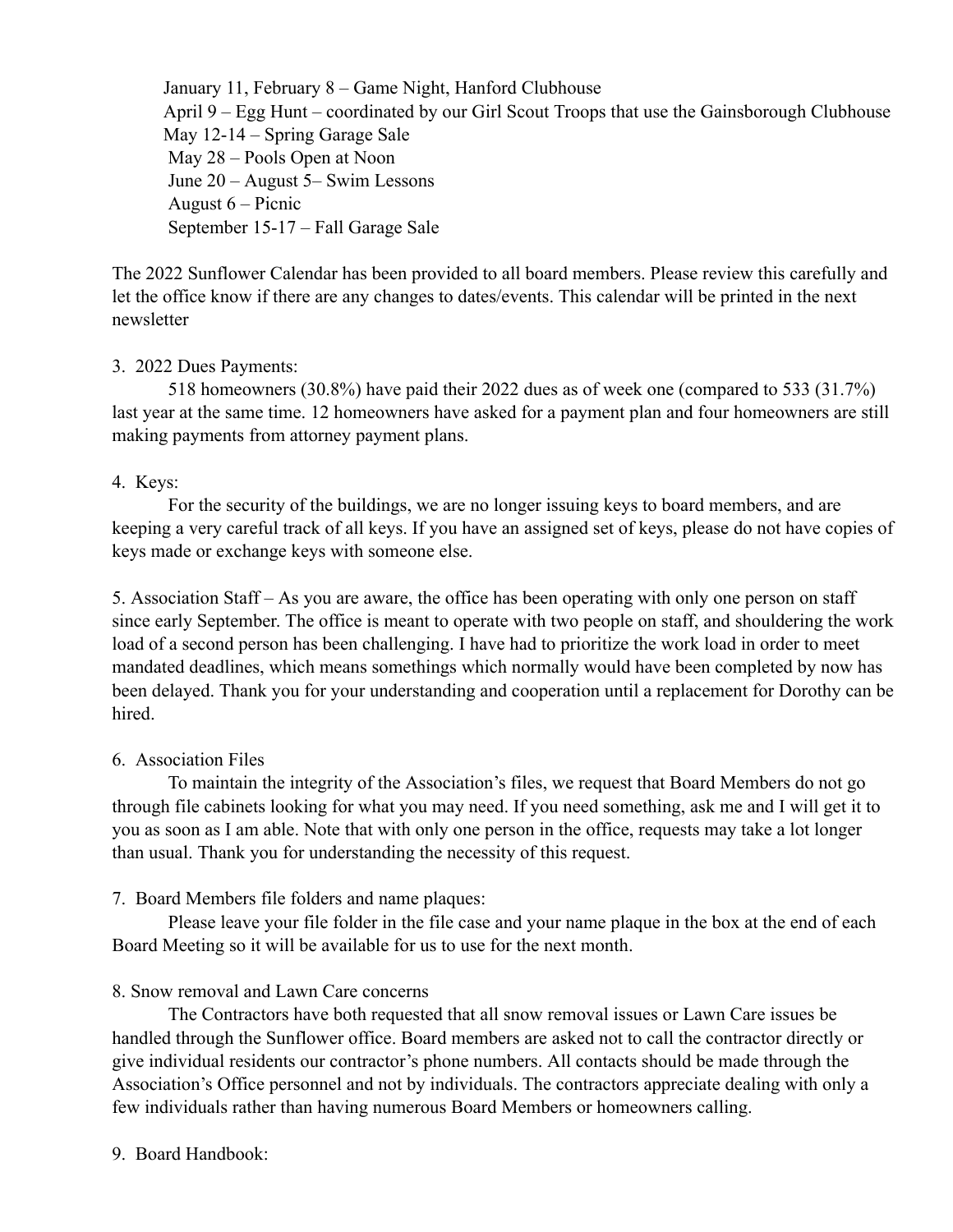All Board Members were given a handbook to use as a resource guide (you received this the first year you were on the Board). The Handbook contains Sunflower's policies, the Code of Conduct, our Articles of Incorporation, Bylaws, Rules and Regulations and other helpful information. As we begin the New Year, it is recommended that everyone read through the information again to refresh your memory of the workings of the Association.

The Board phone list will be updated after this evening's meeting. Regarding the phone list – please do not give Dorothy, Beth or Ken's personal phone numbers out to residents who call you. Encourage the resident to call the Office and leave a message. I check the answering machine regularly and will return their call promptly. Renters are provided with a contact number if they encounter an issue so there is no need for any renter to contact a member of the board. If someone does need us immediately (i.e. there's a problem on Sunflower property), please take their message and then you may call us with the details. We will then follow-up with the appropriate party. Once our phone number is given out, people feel they have the right to call us at all hours of the day or night. Please help us keep Sunflower Business at the Office so we can have our own family time at home.

10. Christmas Light Contest:

Judging took place on Saturday, December 18 between 6 and 9 PM. Since the judges were families with minor children, the names of the judges will not be released.

The following families were the winners:

1st Place - \$50 gift card to Target North of Warren – Corden Family – 47295 Bartlett South of Warren – Brasseur Family – 47295 Marshall

2nd Place - \$25 gift card to Target North of Warren – Brydges Family – 7526 Embassy South of Warren – Wendt Family – 6682 Edgewood

Honorable Mention (Sunflower Pool Guest Pass) Basel Family – 6424 Lambeth

11. All three pool licenses have been approved by the State of Michigan for this summer.

12. Residents are reminded that they are not to attempt or make any repairs or enhancements to association property. If there is maintenance work required, advise the office and the office staff will contact the appropriate party.

## **C. Maintenance Manager**

## **Work Completed at Hanford Clubhouse:**

- **•** Walk through the clubhouse on Mondays after weekend rentals to check for problems.
- Meet with Wayne to remove large branch blocking the west side sidewalk on Weathersfield at the culvert.
- Completed monthly preventive maintenance for Dec. and Jan. at both clubhouses.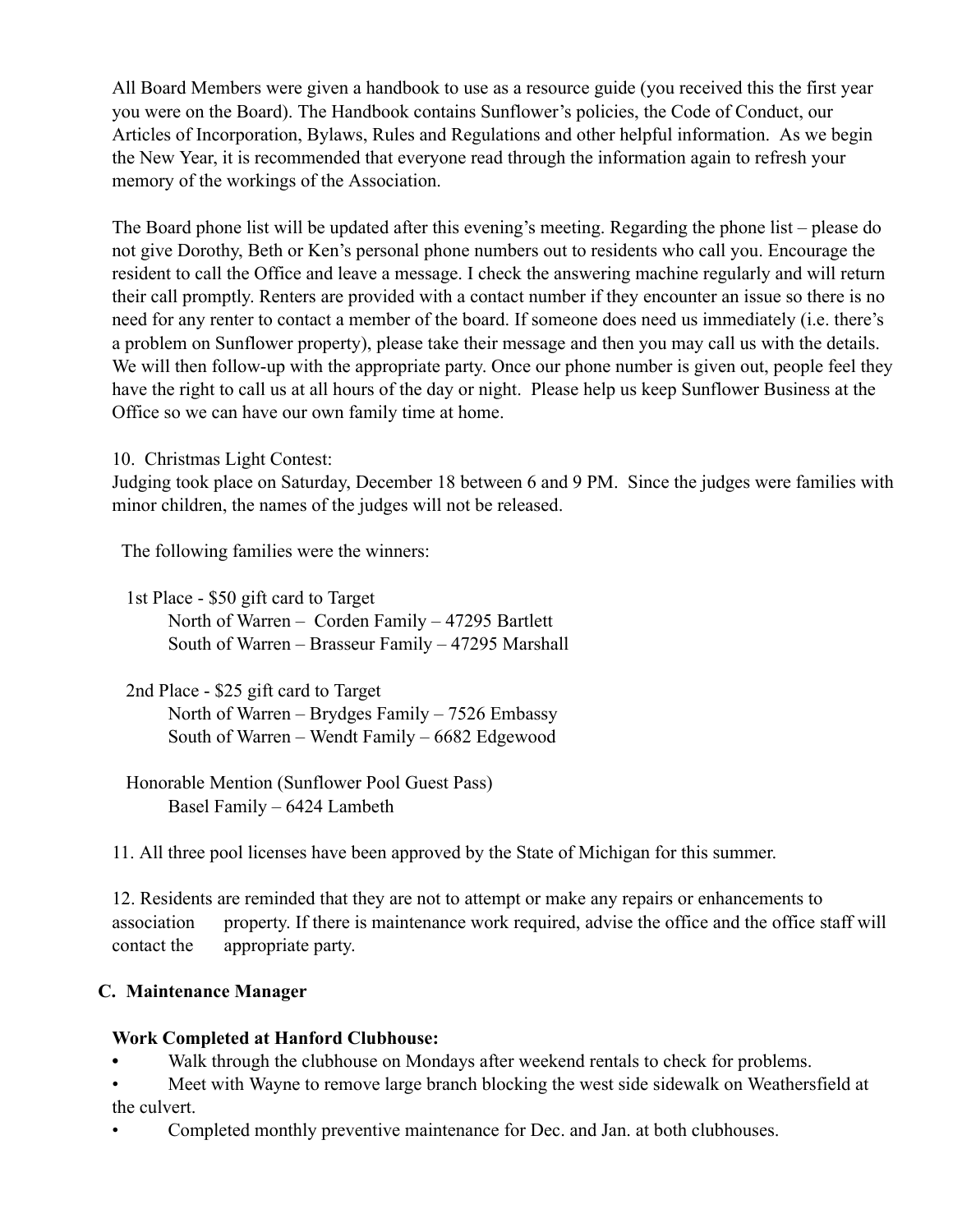• Checked on downed trees blocking the creek behind Marshell and North of Hanford. Notified Wayne County to report the problem, don't know when it will be taken care of.

• Removed Christmas tree from meeting area and vacuum same area. Put all decorations and tree into storage.

Work completed at Gainsborough Clubhouse:

- Check building for problems after rental, stacked extra chairs in storage closet.
- Cleared area where Horton Plumbing will be working in the basement.
- Horton Plumbing completed installation of the backflow preventer into the fire sprinkler line.
- Hydro Corp was notified about the installation and will reschedule an inspection.
- **•** Shovel and salt walks.

• Removed Christmas trees and decorations from meeting areas and put into storage. Vacuum areas where trees stood.

Two street signs were knocked down during snowstorm, 1 on Brunswick Dr. and Canton Center Rd., and 1 on Holmes Dr and Canton Center Rd. Wayne County was notified about both signs. Also removed The Sunflower Toppers from downed signs.

A streetlight pole was also knocked down on Holmes Dr, Detroit Edison was notified that the pole was down with wires exposed.

The street sign on Homles Dr. is back up and Edison has replaced the light pole.

Sign at Warren & Beck:

Vivid Landscape Lighting sent a technician out to look at the problems we are having with the lighting system that was installed. They replaced the solar controller and battery. The technician hooked everything back up but few days later the lights were not working again at night. Informed Vivid about the issue again, a technician came out and determined that the solar panels needed to be replace. The panels are on order and will be installed when they arrive.

Started calling electrical contractors to get quotes on replacing the service panel in the Hanford pump room. The panel is showing over heating problems behind the breakers, breakers failing and melted bus bar insulators. So far, we are looking at 2 to 3 weeks to get estimates on the work.

**D. Treasurer** – Will be working with office.

**E. Newsletter** – Is in the works

## **COMMITTEE REPORTS -**

- **A. Communications Committee** Nothing at this time.
- **B. Social Committee**

February 8 – Game Night – Hanford Clubhouse